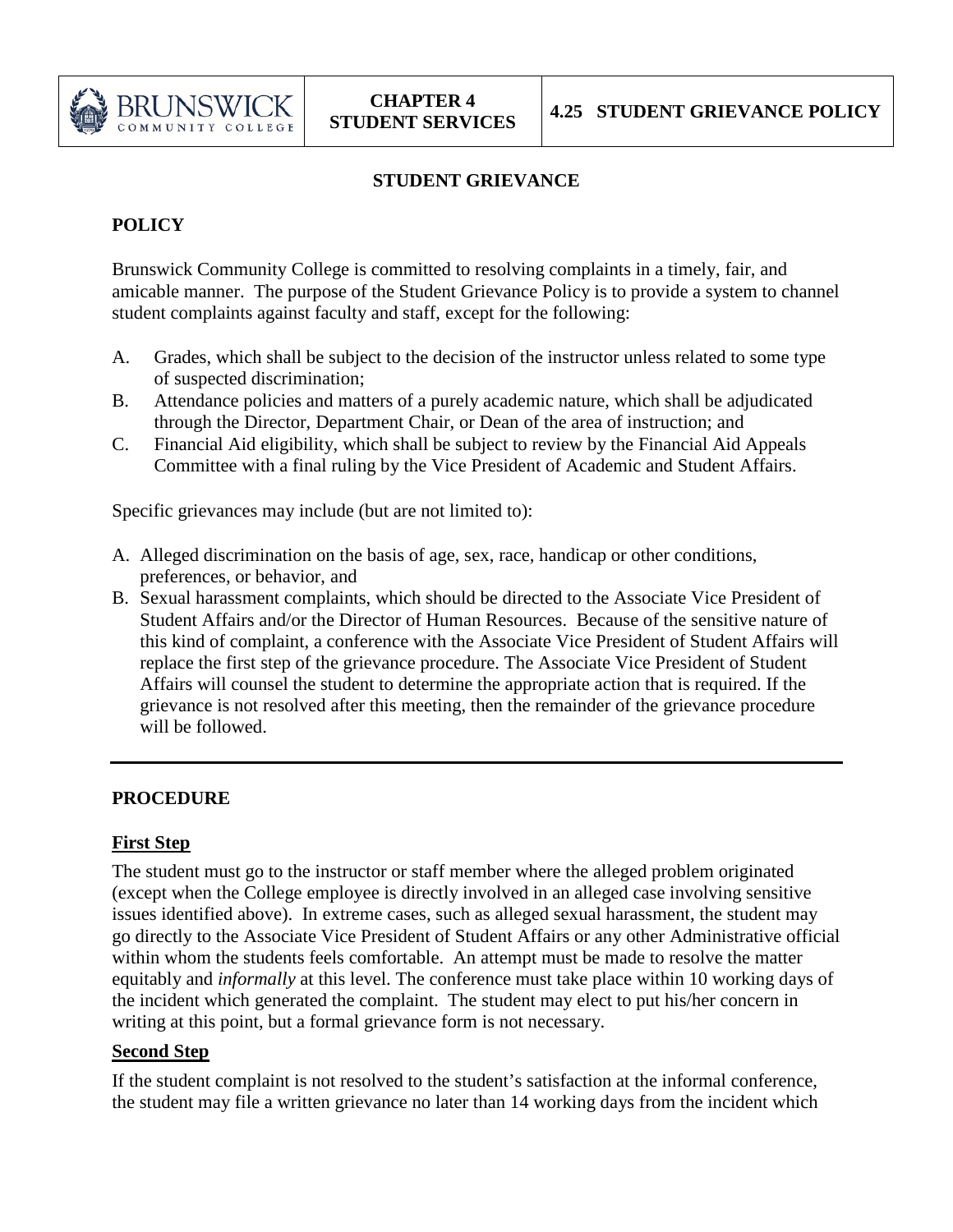

generated the complaint. A **Student Grievance Form** is available on the College Student Services webpage or will be made available to the student by the Associate Vice President of Student Affairs and/or his/her designee.

- The Associate Vice President of Student Affairs and/or his/her designee will explain the grievance process to the student or direct them to review the policy and procedure in the College Catalog and Student Handbook.
- The Associate Vice President of Student Affairs and/or his/her designee will give written acknowledgment of receipt of the completed grievance form. This acknowledgment may be given immediately or no later than two working days after receipt of the grievance form from the student.
- The Associate Vice President of Student Affairs and/or his/her designee will then refer the grievance to the immediate supervisor involved no later than two working days after receipt of the grievance from the student.
- The supervisor must respond in writing to the student within 10 working days of receipt of the grievance form from the Associate Vice President of Student Affairs and/or his/her designee. As a part of the effort to resolve the issue, the supervisor will consult with the chief administrative office of the division or department concerned.

## **Third Step**

If the written statement of the supervisor does not satisfy the student to resolve the matter, a request to appear before the *Student Grievance Committee* may be made.

- The student must submit the request within five working days after receiving the written response of the supervisor. The request must include a copy of the original grievance form and the reason why the supervisor's response is unsatisfactory. A copy of the supervisor's response must be attached to the complaint filed by the student.
- The Associate Vice President of Student Affairs and/or his/her designee must immediately notify the President who shall appoint a *Student Grievance Committee* composed of:
	- Three students recommended by the governing body of the Student Government Association.
	- Two faculty members recommended by the Associate Vice President of Student Affairs.
	- One Student Services & Enrollment Management staff member recommended by the Associate Vice President of Student Affairs.
- The Associate Vice President of Student Affairs and/or his/her designee will send copies of the grievance to the members of the committee, the employee, and the employee's supervisor.
- The employee against whom the grievance was filed must be given an opportunity to respond in writing to the chairperson of the committee prior to the date of the Student Grievance Committee meeting.